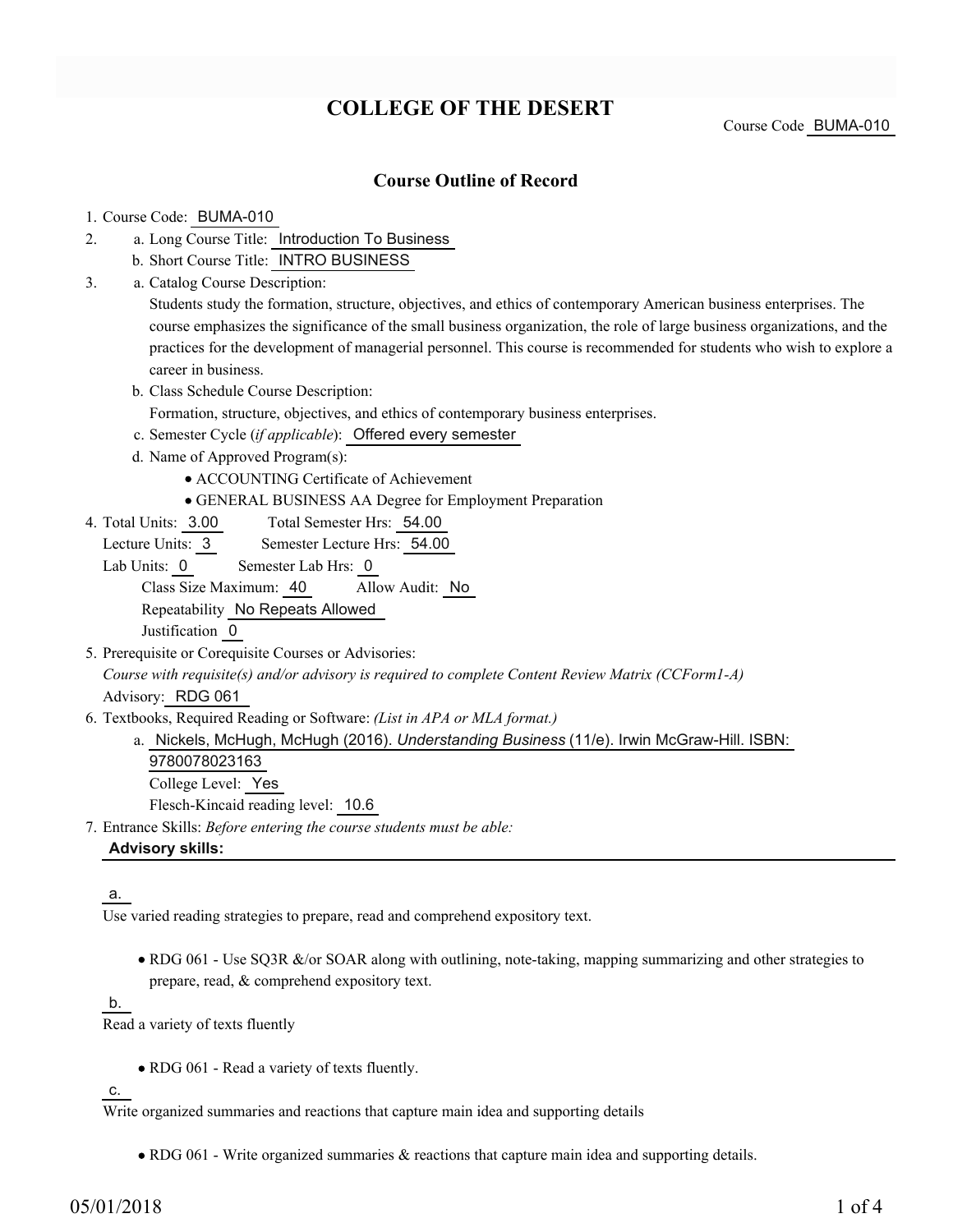# BUMA 010-Introduction To Business

## d.

Understand multiple word meanings and synonyms

- RDG 061 Understand multiple word meanings, uses & synonyms
- 8. Course Content and Scope:

### Lecture:

- 1. Finding opportunities in today's dynamic business environment.
- 2. Economics: The Creation and Distribution of Wealth
- 3. Competing in Global Markets: International Commerce Guidelines
- 4. Business Behavior that is Legal, Ethical, & Socially Responsible
- 5. Legal Forms of Business Ownership
- 6. Entrepreneurship and Starting a Small Business
- 7. Management, Leadership, and Employee Empowerment
- 8. Organizing a Customer-Driven Business
- 9. Using the Latest Technology to Produce World-Class Products and Services
- 10. Motivating Employees and Building Self-Managed Teams
- 11. Human Resource Management: Finding and Keeping the Best Employees
- 12. Dealing with Employee-Management Issues and Labor Law
- 13. Building Customer and Stakeholder Relationships
- 14. Developing and Pricing Quality Products and Services
- 15. Distributing Products Efficiently and Competitively
- 16. Promoting Products Using Integrated and Interactive Marketing Communication
- 17. Using Technology to Manage Information and Protect Consumer Privacy
- 18. Understanding Financial Information and Accounting
- 19. Financial Management and Fiduciary Obligations
- 20. Securities Markets, Regulations, Investing and Investors
- 21. Understanding Money, Financial Institutions and Banking Laws
- 22. Managing Personal Finances: The Road to Entrepreneurship

Lab: *(if the "Lab Hours" is greater than zero this is required)*

### 9. Course Student Learning Outcomes:

1.

Demonstrate an understanding of the basic elements of the business environment.

- 2.
- 2. Identify and analyze the various components of a business plan.
- 3. Discover various personal career strategies appropriate for personal abilities and selective economic conditions.
- 10. Course Objectives: Upon completion of this course, students will be able to:
	- a. Identify and evaluate the functions of managers in the business world.
	- b. Delineate the nature and scope of business activity in the private sector.
	- c. Understand the function of the business firm as a key social institution.
	- d. Identify the problems of business management in a dynamic economic, political, social and cultural environment.
	- e. Investigate the applications of social  $\&$  behavioral sciences within the business environment.

f. Formulate solutions to human relations and related management problems which emphasizes rational and objective analysis of relevant information.

Methods of Instruction: *(Integration: Elements should validate parallel course outline elements)* 11.

- a. Discussion
- b. Distance Education
- c. Lecture
- d. Technology-based instruction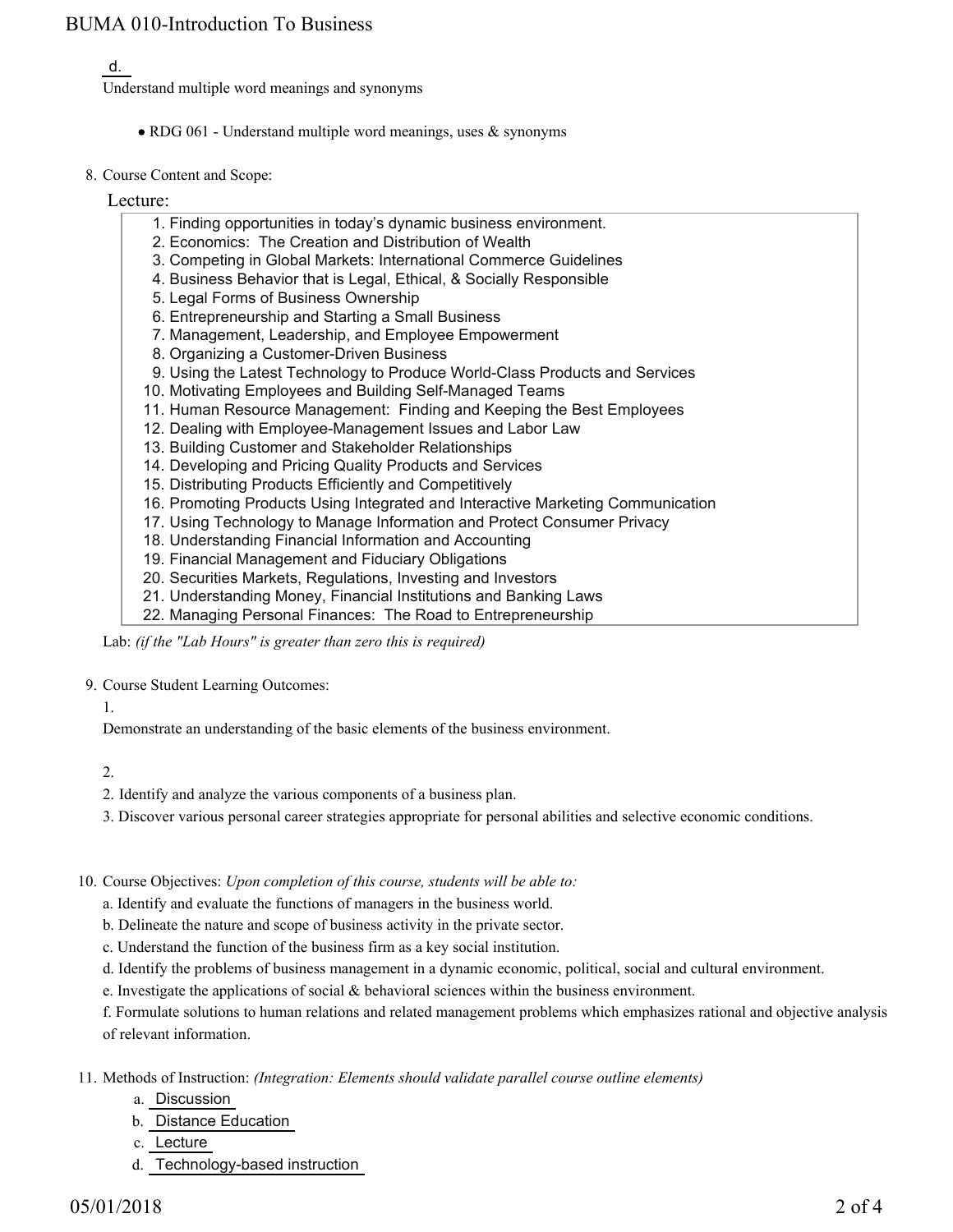# BUMA 010-Introduction To Business

- 12. Assignments: (List samples of specific activities/assignments students are expected to complete both in and outside of class.) In Class Hours: 54.00
	- Outside Class Hours: 108.00
		- a. Out-of-class Assignments

a. Readings in the textbook and in recommended supplementary literature.

b. In-class Assignments

a. Class discussion and analysis of actual and hypothetical case problems.

- 13. Methods of Evaluating Student Progress: The student will demonstrate proficiency by:
	- True/false/multiple choice examinations
	- Mid-term and final evaluations
	- Student participation/contribution
- 14. Methods of Evaluating: Additional Assessment Information:
- 15. Need/Purpose/Rationale -- All courses must meet one or more CCC missions.
	- PO Career and Technical Education

Apply critical thinking skills to execute daily duties in their area of employment.

Apply critical thinking skills to research, evaluate, analyze, and synthesize information.

Exhibit effective written, oral communication and interpersonal skills.

IO - Critical Thinking and Communication

 Compose and present structured texts in a variety of oral and written forms according to purpose, audience, and occasion with implementation of thesis, supporting details and idea development.

Appreciate diversity as it is expressed in multiple disciplines and across various cultures through reading,

speaking and writing.

 Summarize, analyze, and interpret oral and written texts, with the ability to identify assumptions and differentiate fact from opinion.

 Utilizing various communication modalities, display creative expression, original thinking, and symbolic discourse.

#### 16. Comparable Transfer Course

| <b>University System</b>                                             | Campus             | <b>Course Number</b> | <b>Course Title</b>  | <b>Catalog Year</b> |
|----------------------------------------------------------------------|--------------------|----------------------|----------------------|---------------------|
| 17. Special Materials and/or Equipment Required of Students:         |                    |                      |                      |                     |
| 18. Materials Fees:                                                  | Required Material? |                      |                      |                     |
| <b>Material or Item</b>                                              |                    |                      | <b>Cost Per Unit</b> |                     |
| 19. Provide Reasons for the Substantial Modifications or New Course: |                    |                      |                      |                     |
| Change advisory to Reading 61                                        |                    |                      |                      |                     |

- a. Cross-Listed Course *(Enter Course Code)*: *N/A* b. Replacement Course *(Enter original Course Code)*: *N/A* 20.
- 21. Grading Method *(choose one)*: Letter Grade Only
- MIS Course Data Elements 22.
	- a. Course Control Number [CB00]: CCC000270332
	- b. T.O.P. Code [CB03]: 50100.00 Business and Commerce, Ge